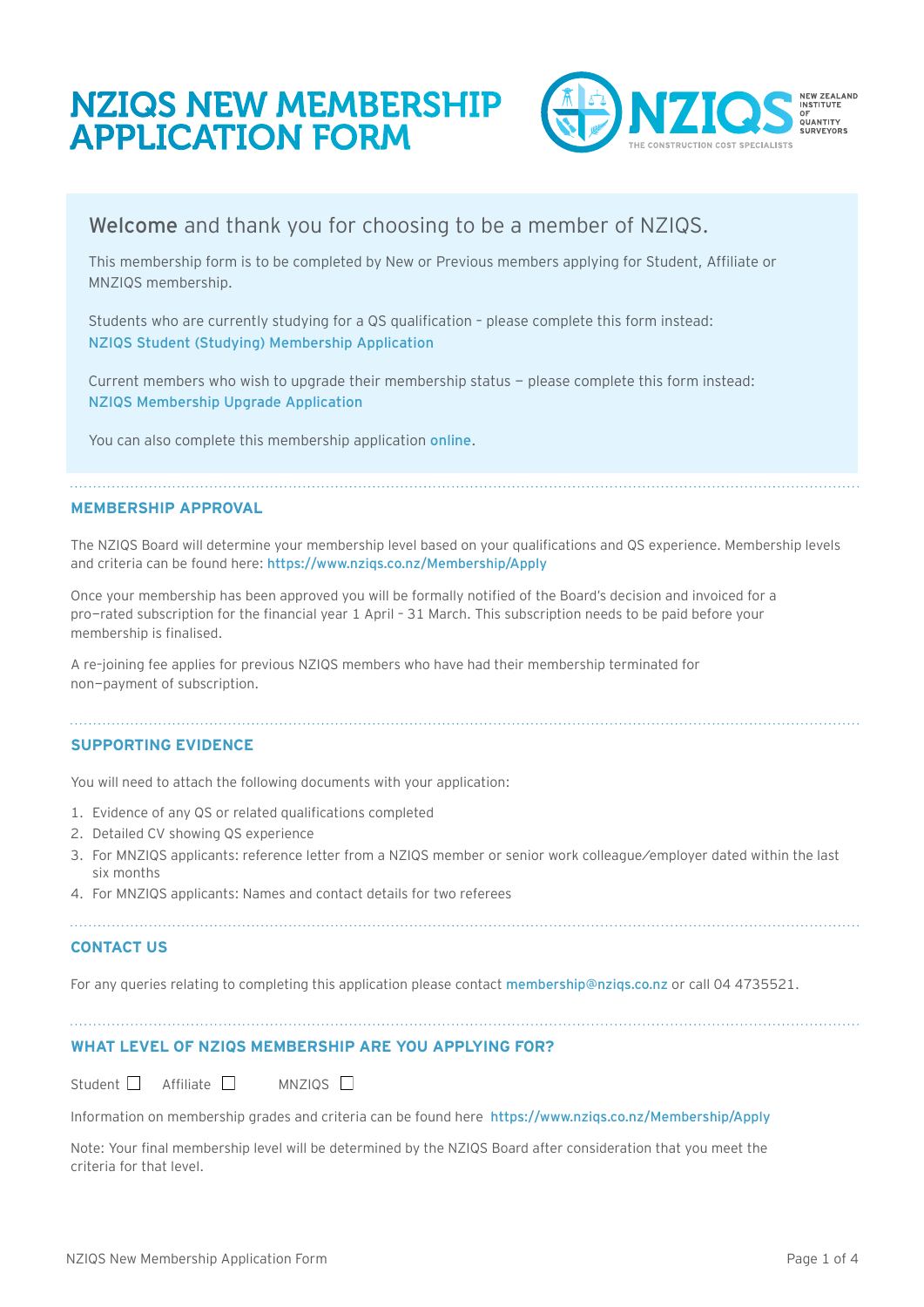#### **YOUR DETAILS**

| Title                                                                                                                                                                                                                                        |                                                                                 |                                                                                                                                                            |
|----------------------------------------------------------------------------------------------------------------------------------------------------------------------------------------------------------------------------------------------|---------------------------------------------------------------------------------|------------------------------------------------------------------------------------------------------------------------------------------------------------|
| First name*                                                                                                                                                                                                                                  |                                                                                 | $City*$                                                                                                                                                    |
| Middle name(s)                                                                                                                                                                                                                               |                                                                                 | Postcode*                                                                                                                                                  |
| Last name*                                                                                                                                                                                                                                   |                                                                                 | Country*                                                                                                                                                   |
| Preferred Name                                                                                                                                                                                                                               | (If you prefer another name than your first name to be used for correspondence) | <b>Street Address</b><br>(If different to Mailing)<br>$City^*$                                                                                             |
| Date of Birth*                                                                                                                                                                                                                               |                                                                                 | Postcode*                                                                                                                                                  |
| Gender*                                                                                                                                                                                                                                      | Male $\Box$ Female $\Box$ Gender Diverse $\Box$                                 | Country*                                                                                                                                                   |
| Mailing Address*                                                                                                                                                                                                                             |                                                                                 |                                                                                                                                                            |
| <b>YOUR CONTACT DETAILS</b>                                                                                                                                                                                                                  |                                                                                 | Mark preferred number for contact                                                                                                                          |
| Email*                                                                                                                                                                                                                                       |                                                                                 | Home phone                                                                                                                                                 |
| Secondary                                                                                                                                                                                                                                    |                                                                                 | <b>Business Direct</b>                                                                                                                                     |
| email address                                                                                                                                                                                                                                |                                                                                 | <b>Business Phone</b>                                                                                                                                      |
|                                                                                                                                                                                                                                              |                                                                                 | Mobile Phone                                                                                                                                               |
|                                                                                                                                                                                                                                              |                                                                                 |                                                                                                                                                            |
| <b>EMPLOYMENT DETAILS</b>                                                                                                                                                                                                                    |                                                                                 |                                                                                                                                                            |
|                                                                                                                                                                                                                                              | Employer/Organisation (Name of company you work for)                            | Job Title*                                                                                                                                                 |
|                                                                                                                                                                                                                                              |                                                                                 |                                                                                                                                                            |
| Job Category<br>(best fit for level of position you hold)                                                                                                                                                                                    |                                                                                 | Type of QS work<br>(best fit for type of QS work you do):                                                                                                  |
| $\Box$ Junior QS<br>$\Box$<br>Intermediate QS<br>Senior QS<br>ப<br>$\Box$ Project Manager<br>Director or Manager<br>$\Box$<br>Self-employed<br>$\begin{array}{c} \hline \end{array}$<br>Academic<br>⊔<br>Other<br>⊔<br>Non Construction Role |                                                                                 | Consulting<br>$\Box$<br>Contracting<br>$\Box$ Construction Industry<br>Academic<br>$\Box$<br>$\Box$<br>Non QS Work<br>$\mathcal{L}_{\mathcal{A}}$<br>Other |

Not Working

NZIQS New Membership Application Form example and the state of the Page 2 of 4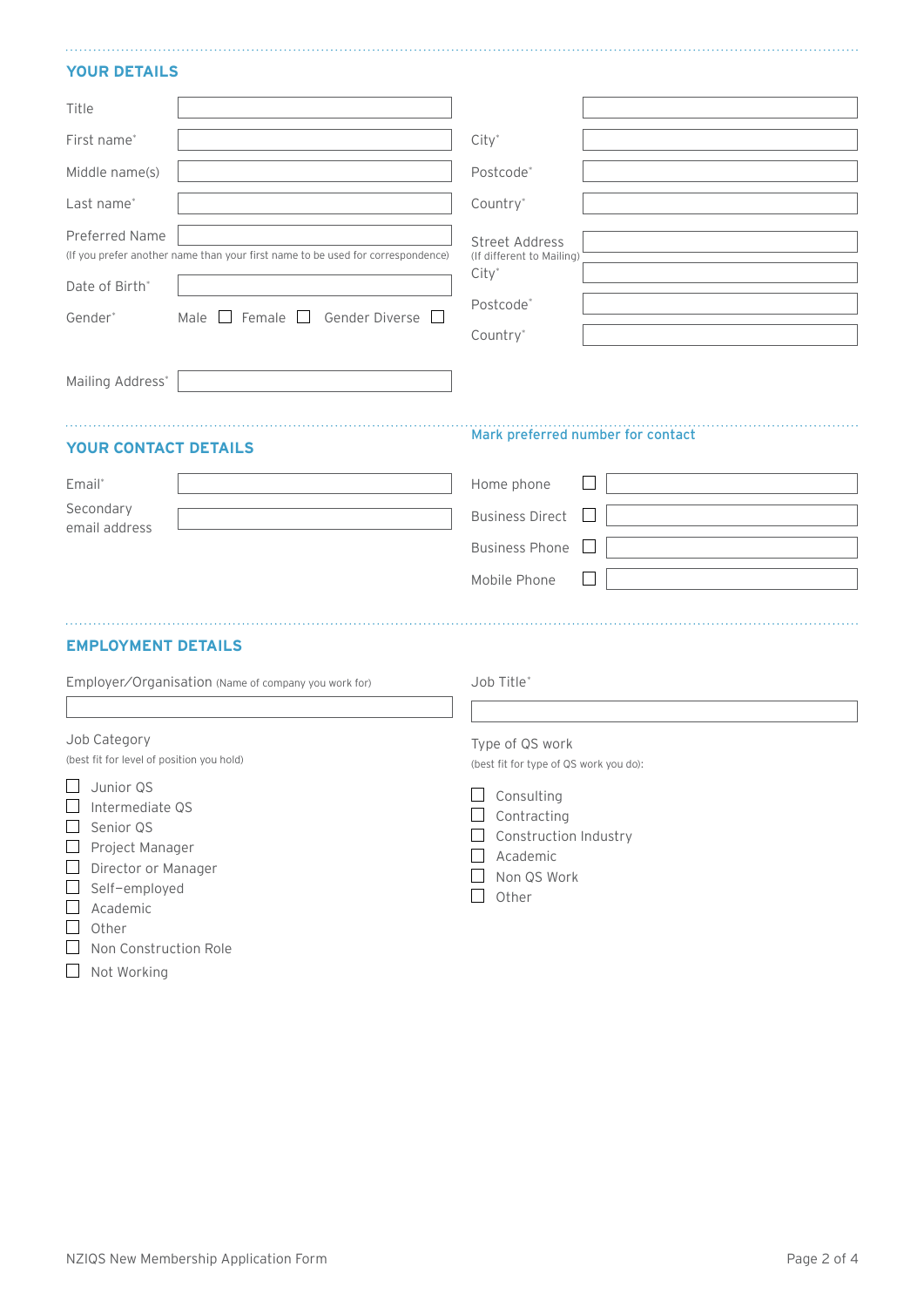#### **PRIOR MEMBERSHIP**

| Have you been a member of NZIQS previously? Yes $\Box$ No $\Box$<br>(If Yes to above then answer these questions)                                                    |              | Are you a member of another QS Institute? Yes $\Box$ No $\Box$<br>(If Yes to above then answer these questions)                    |
|----------------------------------------------------------------------------------------------------------------------------------------------------------------------|--------------|------------------------------------------------------------------------------------------------------------------------------------|
| Date Joined<br>Date Left<br>Previous membership level:<br>Student    <br>Affiliate<br>Graduate<br>MNZIQS <sub>L</sub><br><b>FNZIQS</b><br>Don't Know<br>$\mathbf{L}$ | Associate L  | Name of Institute<br>Membership level<br>Current membership level at other QS Institute<br>(Please provide evidence of membership) |
| <b>QS QUALIFICATIONS COMPLETED</b>                                                                                                                                   |              |                                                                                                                                    |
| 1.                                                                                                                                                                   | Date Awarded | Study Provider attended                                                                                                            |
| 2.                                                                                                                                                                   | Date Awarded | Study Provider attended                                                                                                            |
| 3.                                                                                                                                                                   | Date Awarded | Study Provider attended                                                                                                            |
| <b>WORK EXPERIENCE IN CONSTRUCTION INDUSTRY</b>                                                                                                                      |              |                                                                                                                                    |

Total years quantity surveying experience

 $\begin{array}{c} \hline \end{array}$ 

I

Total years quantity surveying experience in NZ

Please provide the following information about your work experience:

- 1. Full CV of all positions held in the construction industry that includes employer, location, position held, dates, and details your QS experience
- 2. For MNZIQS applicants only: Written reference from a NZIQS member, senior work colleague or employer dated within the last six months

**REFEREES (REQUIRED FOR MNZIQS APPLICANTS ONLY)**

| Please provide two professional referees we can contact |                                 |
|---------------------------------------------------------|---------------------------------|
| Referee 1                                               | <b>Referee 2</b>                |
| Name                                                    | Name                            |
| Business Title and Organisation                         | Business Title and Organisation |
| Phone Number                                            | Phone Number                    |
| Email                                                   | Email                           |